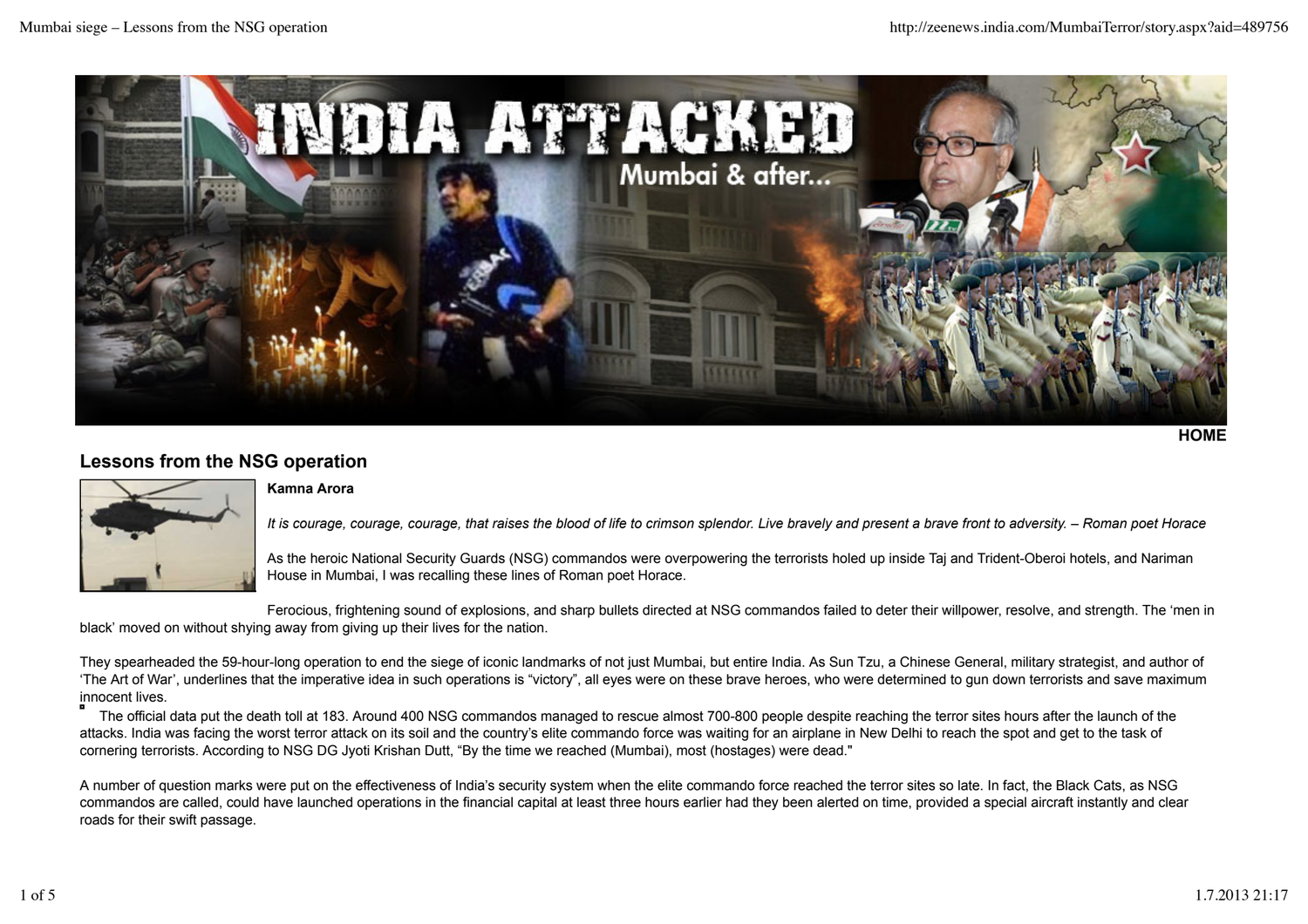Stationed near Gurgaon, the commandos were alerted at midnight on November 26, two and half hours after the terrorists began wreaking havoc miles away in Mumbai. Then, the commandos reached the Palam airport in an hour after loading necessary equipment, ammunition and stores in trucks. Yes, the commandos reached the airport in 'trucks' because the helicopters available with the NSG at that time lacked night-flying capabilities! Notably, the NSG does not possess a fixed-wing aircraft and its demand for one has yet to be cleared by the Home Minister.

 At a time when NSG commandos were required the most, they were not sent to Mumbai in the fastest way possible. An older and slower IL-76 was called from Chandigarh airport 200 kilometers away to take the commandos to the 'war zone'. The plane, however, did not arrive in New Delhi until 2.00 am.

And when the commandos finally set their foot in Mumbai, almost 10 hours had passed since the first attack was reported.

A delay in rapid response from the NSG proved to be advantageous for terrorists, who got more time to hole themselves up in defensive positions in hotels and in Nariman House. I am sure that the result of these operations could have been different had the force been given timely orders.

However, despite all the odds, nothing could shake their determination. The elite force was ready to undertake an operation that was unusual for India. Donning their trademark dark fatigues, the commandos were also joined by heavily-armed Army para commandos and Navy's marine commando force.

While the NSG commandos' first priority was to take the guests out of the hotels and then neutralise the militants, they had not been provided with accurate floor plan of the two hotels. On the other hand, the terrorists holed up inside the luxurious buildings had sound knowledge of the buildings' design, which eventually helped them to stay a step ahead of the intense offensive launched against them.

In fact, the terrorists were equipped with sound and better technologies than the NSG. The terrorists had access to significant information apropos NSG operation through the Internet on their mobile phones, hence keeping the forces at bay for hours. On the contrary, the commandos were not provided with any wireless equipment, except their cell phones. It made the security experts realize that new hi-tech terrorists were not just using technology as defensive weapons, but also employing them to take advantage of security loopholes.

Despite all the ambiguities, the commandos managed to flush out the terrorists and win the battle and live up to the message of NSG DG, "Together we can and we will strive for *Sarvatra, Sarvottam, Suraksha*."

Before the operation in Mumbai, the NSG had suffered only two combat deaths since its inception in 1984. However, two more NSG commandos laid their lives, along with 16 police personnel, while battling terrorists holed up inside the Oberoi-Trident and Taj hotels, and an orthodox Jewish centre.

The NSG first came into being in the aftermath of Operation Bluestar as a rapid action force to combat terrorist attacks. Modelled on Britain`s SAS and Germany's GSG-9, the NSG was set up in 1984 as a Federal Contingency Deployment Force to combat all forms of terrorism in India.

This is not the first time the NSG has rendered its service and helped the country get rid of unwanted terror situations. Before Mumbai, the NSG had carried out their operation in 2002 when it tackled Islamist terrorists, who took worshippers as hostage at the Akshardham temple in Gujarat.

Security experts believe that the NSG`s Army wing possesses both the vigour and expertise to fight against well-trained al Qaeda-type terrorists.

Kudos to the NSG and to all the forces that assisted these elite commandos in ending the unprecedented terror attack in Mumbai. The whole country is proud of them.

The assault on Mumbai has exposed the determination of Indian leadership in international arena. It is of no use to indulge in a debate as to whether the caretakers of the nation were informed in advance of the attack. But their performance and behaviour during the operation has left the hoi polloi furious.

I wish the leaders of this country could acquire the basic qualities found in an NSG commando. I wish the leaders could be as determined in implementing policies as an NSG commando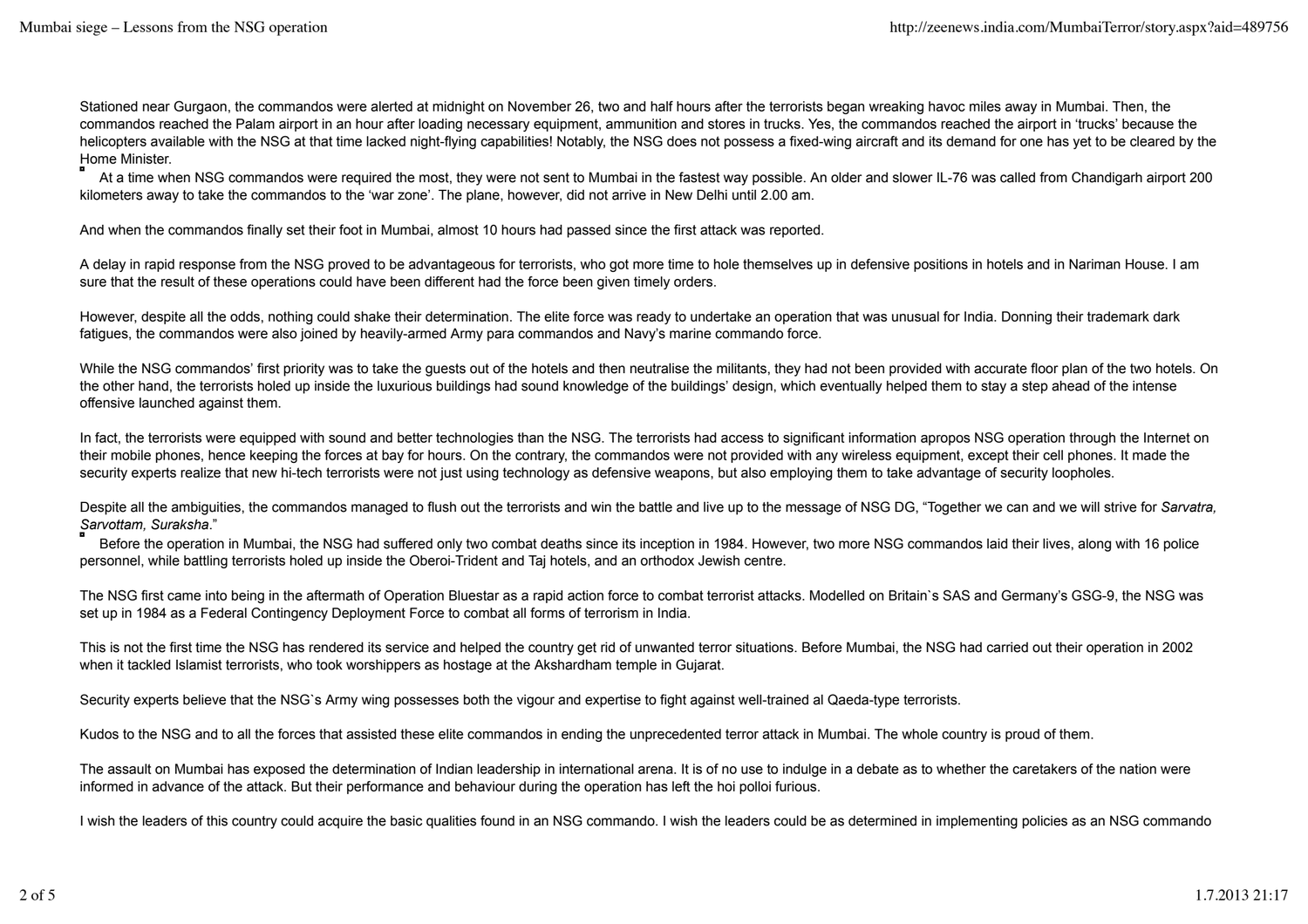is in saving his country. I wish the leaders could be as focused in eradicating terrorism as an NSG commando is in giving up his life in crushing all forms of terrorism. I wish the leaders could acquire the willpower as an NSG commando to take stringent and swift action while dealing with a number of issues that have rotted our system. I wish all leaders could command and guide a county as effectively as an NSG commando does in the time of an operation.

Terrorism is not a new phenomenon for India. But our security system is naive. A spate of explosions this year alone completely failed to wake our ministers up. Our despair, grief, tears and cries completely fail to awaken them. People of this country do not want resignations; they want a sound system that can ensure safety and security. More than condolences, people want assurances that tougher security measures of this country will never find themselves entrapped in the files of ministers but will be implemented.

I want ministers to work on Sun Tzu's advice, *"In peace prepare for war, in war prepare for peace. The art of war is of vital importance to the state. It is matter of life and death, a road either to safety or to ruin. Hence under no circumstances can it be neglected."*

Please wake up. We can still change the course of the battle and win it.

Post Your Comment | If you want this message to be blocked, Please alert the moderator. Alert Moderator  **Your comment(s) on this article**